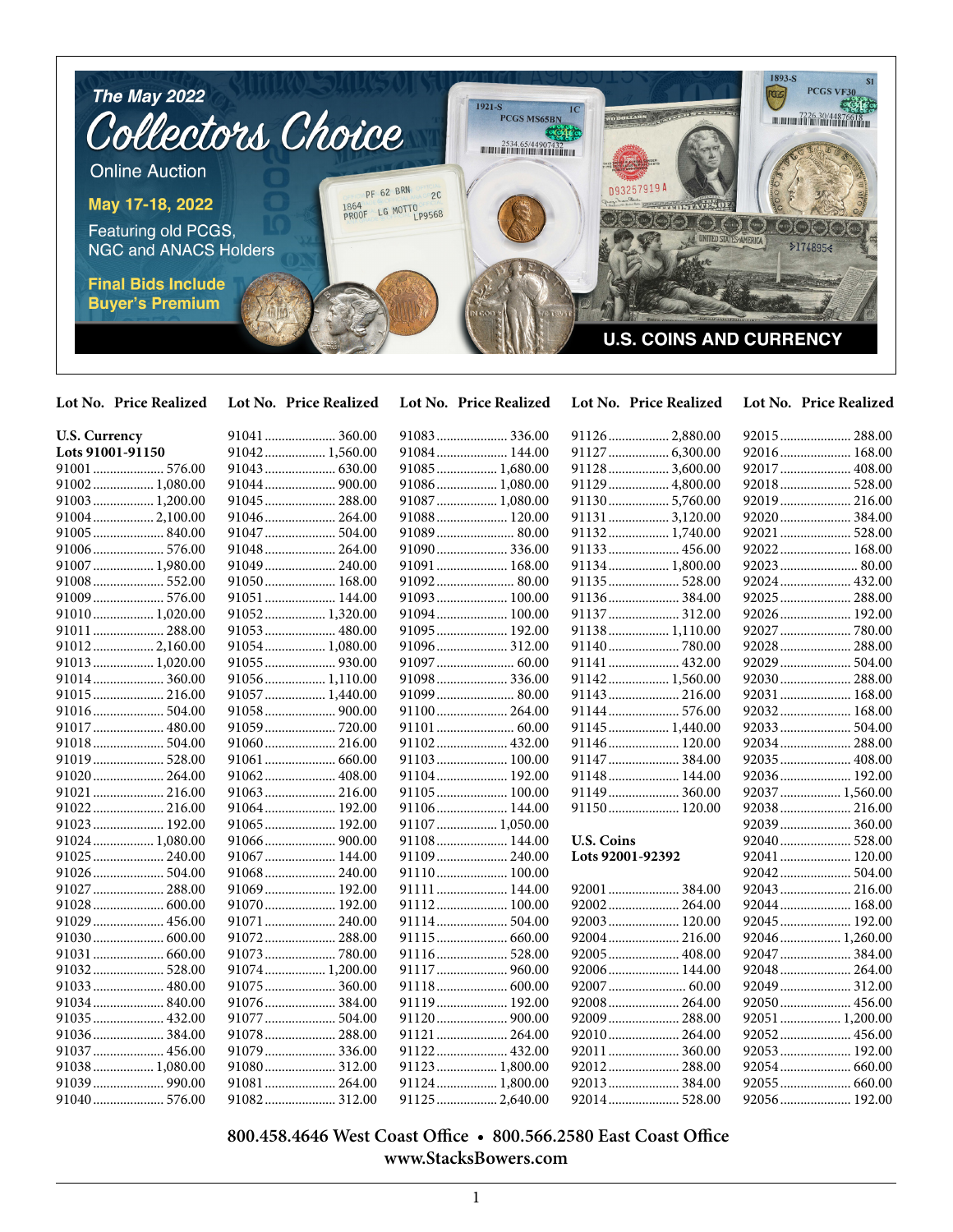## **The May 2022 Collectors Choice Online Auction – U.S. Coins and Currency**

| Lot No. | <b>Price Realized</b>        | Lot No. | <b>Price Realized</b>          | Lot No. | <b>Price Realized</b>         | Lot No. | <b>Price Realized</b>          | Lot No. | <b>Price Realized</b>             |
|---------|------------------------------|---------|--------------------------------|---------|-------------------------------|---------|--------------------------------|---------|-----------------------------------|
|         | 92057  3,120.00              |         | 92121  120.00                  |         | 92185 100.00                  |         | 92250  360.00                  |         | 92314 264.00                      |
|         | 92058 264.00                 |         | 92122 408.00                   |         |                               |         | 92251  336.00                  |         |                                   |
|         | 92059 504.00                 |         | 92123336.00                    |         | 92187  528.00                 |         | 92252 100.00                   |         | 92316 456.00                      |
|         | 92060 144.00                 |         | 92124 288.00                   |         | 92188 216.00                  |         | 92253 168.00                   |         | 92317  240.00                     |
|         |                              |         | 92125 120.00                   |         |                               |         | 92254  192.00                  |         | 92318 144.00                      |
|         |                              |         | 92126 504.00                   |         | 92190 100.00                  |         | 92255  432.00                  |         |                                   |
|         |                              |         | 92127 360.00                   |         | 92191  216.00                 |         | 92256  288.00                  |         | 92320  80.00                      |
|         | 92064 168.00                 |         | 92128 1,080.00                 |         | 92192 900.00                  |         | 92257  168.00                  |         | 92321  168.00                     |
|         | 92065  40.00                 |         | 92129 120.00                   |         |                               |         | 92258 264.00                   |         |                                   |
|         | 92066384.00<br>92067  192.00 |         | 92130 336.00                   |         | 92194 100.00                  |         | 92259  120.00                  |         | 92323  900.00                     |
|         | 92068 1,800.00               |         | 92131  660.00<br>92132 288.00  |         | 92195  80.00<br>92196 288.00  |         | 92260  408.00<br>92261  960.00 |         | 92324 100.00<br>92325  384.00     |
|         | 92069  1,440.00              |         | 92133 840.00                   |         | 92197  240.00                 |         | 92262 120.00                   |         | 92326 168.00                      |
|         | 92070 192.00                 |         | 92134 144.00                   |         | 92198 120.00                  |         | 92263  120.00                  |         | 92327  168.00                     |
|         | 92071  40.00                 |         | 92135 264.00                   |         |                               |         |                                |         |                                   |
|         | 92072 144.00                 |         | 92136 360.00                   |         | 92200  1,320.00               |         | 92265 120.00                   |         | 92329  80.00                      |
|         | 92073 168.00                 |         | 92137  1,560.00                |         | 92202 168.00                  |         | 92266  2,640.00                |         | 92330 120.00                      |
|         | 92074 144.00                 |         | 92138 144.00                   |         | 92203 144.00                  |         | 92267  216.00                  |         | 92331  144.00                     |
|         | 92075  60.00                 |         | 92139 312.00                   |         | 92204 100.00                  |         | 92268  1,080.00                |         |                                   |
|         | 92076 1,440.00               |         | 92140336.00                    |         | 92205  336.00                 |         | 92269  528.00                  |         |                                   |
|         | 92077  408.00                |         | 92141  840.00                  |         | 92206 168.00                  |         | 92270  2,520.00                |         | 92334 810.00                      |
|         | 92078 360.00                 |         | 92142 120.00                   |         | 92207  168.00                 |         | 92271  240.00                  |         | 92335  576.00                     |
|         | 92079  576.00                |         | 92143 100.00                   |         | 92208 100.00                  |         | 92272 144.00                   |         | 92336 552.00                      |
|         | 92080 264.00                 |         | 92144 120.00                   |         |                               |         | 92273  1,080.00                |         | 92337  432.00                     |
|         | 92081  312.00                |         |                                |         | 92210  120.00                 |         | 92274  432.00                  |         | 92338 432.00                      |
|         | 92082 144.00                 |         |                                |         | 92211  456.00                 |         | 92275  7,800.00                |         |                                   |
|         |                              |         | 92147  100.00                  |         | 92212 120.00                  |         | 92276  1,620.00                |         | 92340 408.00                      |
|         | 92084 264.00                 |         |                                |         | 92213 168.00                  |         | 92277  1,020.00                |         | 92341  1,320.00                   |
|         | 92085 192.00                 |         | 92149  360.00                  |         | 92214 120.00                  |         | 92278  456.00                  |         |                                   |
|         | 92086 120.00                 |         | 92150 264.00                   |         |                               |         | 92279  1,020.00                |         |                                   |
|         | 92087  360.00                |         |                                |         | 92216  408.00                 |         | 92280  1,560.00                |         | 92344  552.00                     |
|         | 92088 192.00                 |         | 92152 3,840.00                 |         | 92217  216.00                 |         | 92281  528.00                  |         | 92345  528.00                     |
|         | 92089 456.00                 |         |                                |         | 92218 240.00                  |         | 92282 216.00                   |         | 92346 1,620.00                    |
|         | 92090 264.00                 |         | 92154 408.00                   |         | 92219  408.00                 |         | 92283  240.00                  |         | 92347  1,620.00                   |
|         | 92091  264.00                |         | 92155 384.00                   |         |                               |         | 92284 312.00                   |         |                                   |
|         | 92092 240.00                 |         | 92156 288.00                   |         | 92221  144.00                 |         | 92285  192.00                  |         | 92349  2,280.00                   |
|         | 92093 144.00                 |         | 92157 384.00                   |         | 92222 120.00                  |         | 92286 120.00                   |         | 92350  1,020.00                   |
|         |                              |         | 92158 504.00                   |         | 92223  720.00                 |         | 92287 100.00                   |         | 92351  990.00                     |
|         | 92095 80.00                  |         | 92159 144.00                   |         | 92224 120.00                  |         | 92288 120.00                   |         |                                   |
|         | 92096 168.00                 |         | 92160 312.00                   |         | 92225  120.00                 |         |                                |         |                                   |
|         | 92097  456.00                |         |                                |         | 92226 168.00                  |         | 92290  288.00                  |         | 92354 1,260.00                    |
|         | 92098 192.00                 |         | 92162 3,120.00<br>92163 432.00 |         | 92227  120.00<br>92228 120.00 |         |                                |         | 92355  1,680.00<br>92356 1,140.00 |
|         | 92100 40.00                  |         | 92164384.00                    |         | 92229  168.00                 |         | 92293  312.00                  |         |                                   |
|         |                              |         |                                |         | 92230  1,080.00               |         | 92294 120.00                   |         | 92357  1,440.00<br>92358 1,500.00 |
|         | 92102 100.00                 |         | 92166 264.00                   |         | 92231  780.00                 |         | 92295  120.00                  |         | 92359  1,800.00                   |
|         | 92103 120.00                 |         | 92167 192.00                   |         |                               |         | 92296 192.00                   |         |                                   |
|         |                              |         | 92168 384.00                   |         | 92233  192.00                 |         | 92297  240.00                  |         | 92361  168.00                     |
|         | 92105  720.00                |         |                                |         |                               |         | 92298 144.00                   |         | 92362 240.00                      |
|         | 92106 576.00                 |         |                                |         |                               |         | 92299  264.00                  |         | 92363 216.00                      |
|         | 92107  240.00                |         | 92171  552.00                  |         | 92236 168.00                  |         | 92300 1,440.00                 |         |                                   |
|         | 92108 432.00                 |         |                                |         |                               |         |                                |         | 92365 216.00                      |
|         | 92109 264.00                 |         |                                |         |                               |         | 92302 480.00                   |         |                                   |
|         |                              |         | 92174 144.00                   |         |                               |         | 92303  528.00                  |         |                                   |
|         | 92111  120.00                |         |                                |         |                               |         | 92304 168.00                   |         | 92368 192.00                      |
|         |                              |         |                                |         | 92241  288.00                 |         | 92305  660.00                  |         | 92369  168.00                     |
|         | 92113 144.00                 |         | 92177 100.00                   |         | 92242 480.00                  |         | 92306  408.00                  |         | 92370  312.00                     |
|         | 92114 288.00                 |         | 92178 168.00                   |         |                               |         | 92307  144.00                  |         | 92371  312.00                     |
|         | 92115  120.00                |         | 92179 168.00                   |         |                               |         | 92308 60.00                    |         |                                   |
|         |                              |         | 92180 900.00                   |         | 92245 168.00                  |         | 92309 120.00                   |         | 92373 552.00                      |
|         | 92117 432.00                 |         |                                |         | 92246  264.00                 |         | 92310 144.00                   |         | 92374 240.00                      |
|         | 92118 288.00                 |         | 92182 100.00                   |         | 92247  528.00                 |         | 92311  360.00                  |         | 92375 120.00                      |
|         | 92119 1,440.00               |         |                                |         | 92248  504.00                 |         | 92312 100.00                   |         | 92376 144.00                      |
|         | 92120 1,440.00               |         | 92184 192.00                   |         | 92249  960.00                 |         |                                |         | 92377  168.00                     |

Final Bids Include Buyer's Premium.